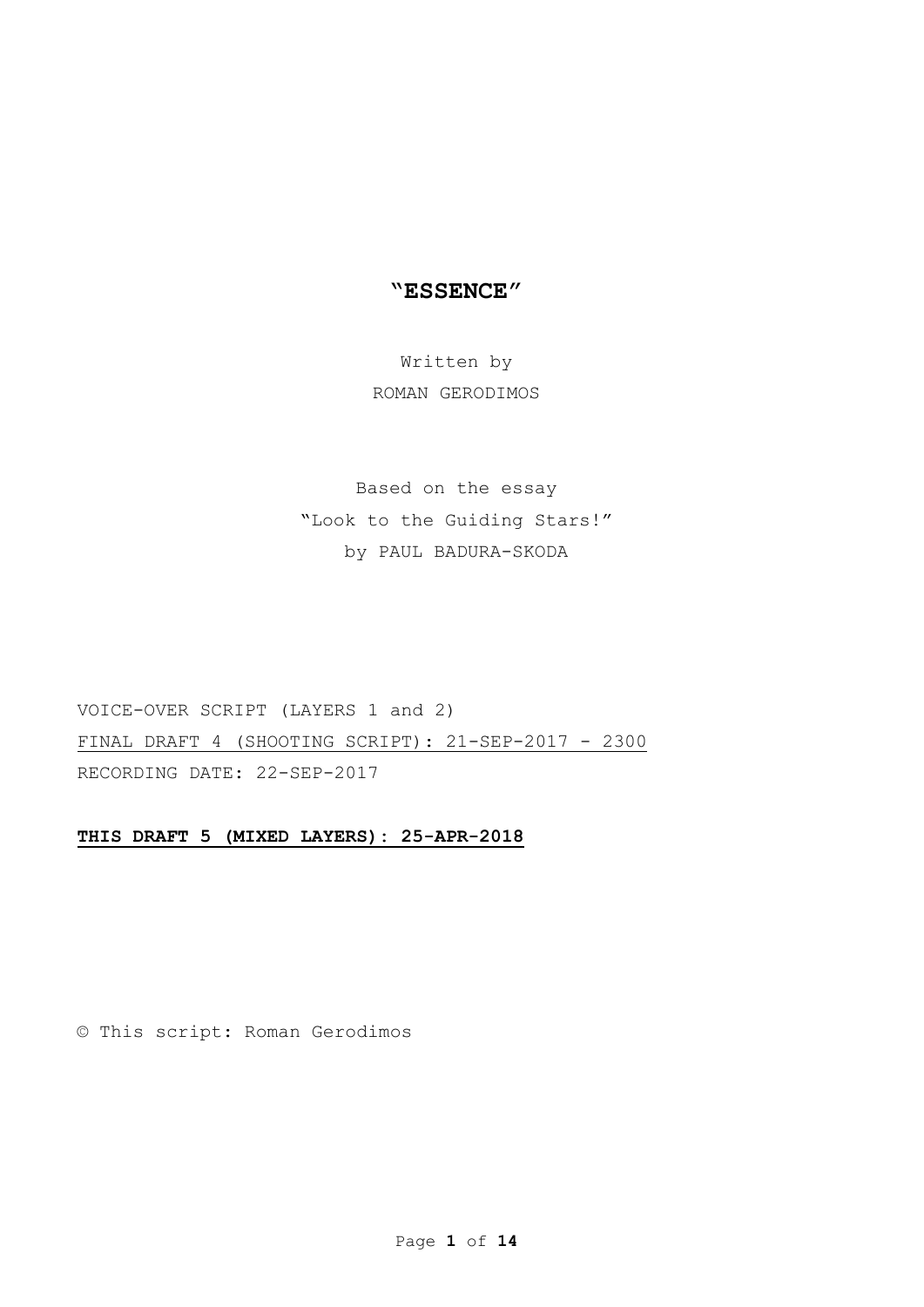#### Directing Notes

#### LAYER 1 (BASELINE ESSAY)

Cold open: As if this is emerging out of the mist. Slow, and emotionally engaged with the ideas. Like an old man sharing his life's wisdom. Last line: contended, assured.

Cervantes pronounced θerˈβantes. Quixote pronounced kiːˈhoʊte

Act 1: Adagio. Pensive, allowing the phrases to breath and settle, but calmly and steadily flowing. For longer sentences: step by step.

Act 2: One touch darker and more tense. 'Truth' paragraph ("Thousands of years of progress..."): more driven, with a hint of bitterness, gathering pace and tension, climaxing at "Truth exists". Then calm down again.

Act 3: With compassion.

Throughout: Gravitas and bass but with wisdom, i.e. a knowing smile, but not afraid to show hope and weakness. A touch of Ian Richardson's reflective monologues in To Play the King. Quietly confident. Relaxed. But aware that this is an important moment. The stakes are high. A touch of melancholy, esp. Act 1.

Suspension points denote short pause. And occasionally – especially in Act 1 – almost as if you're searching to find the right words. Stream of thought.

Italics doesn't necessarily mean excessive emphasis, merely relative one.

### LAYER 2 (REFLECTIVE / PERSONAL / INNER-VOICE)

These may be edited into / mixed with Layer 1. We'll record multiple variations: reflective, frustrated, sad, excited, determined etc.

Think that you are in a dark room. Pitch black. Alone. Lost.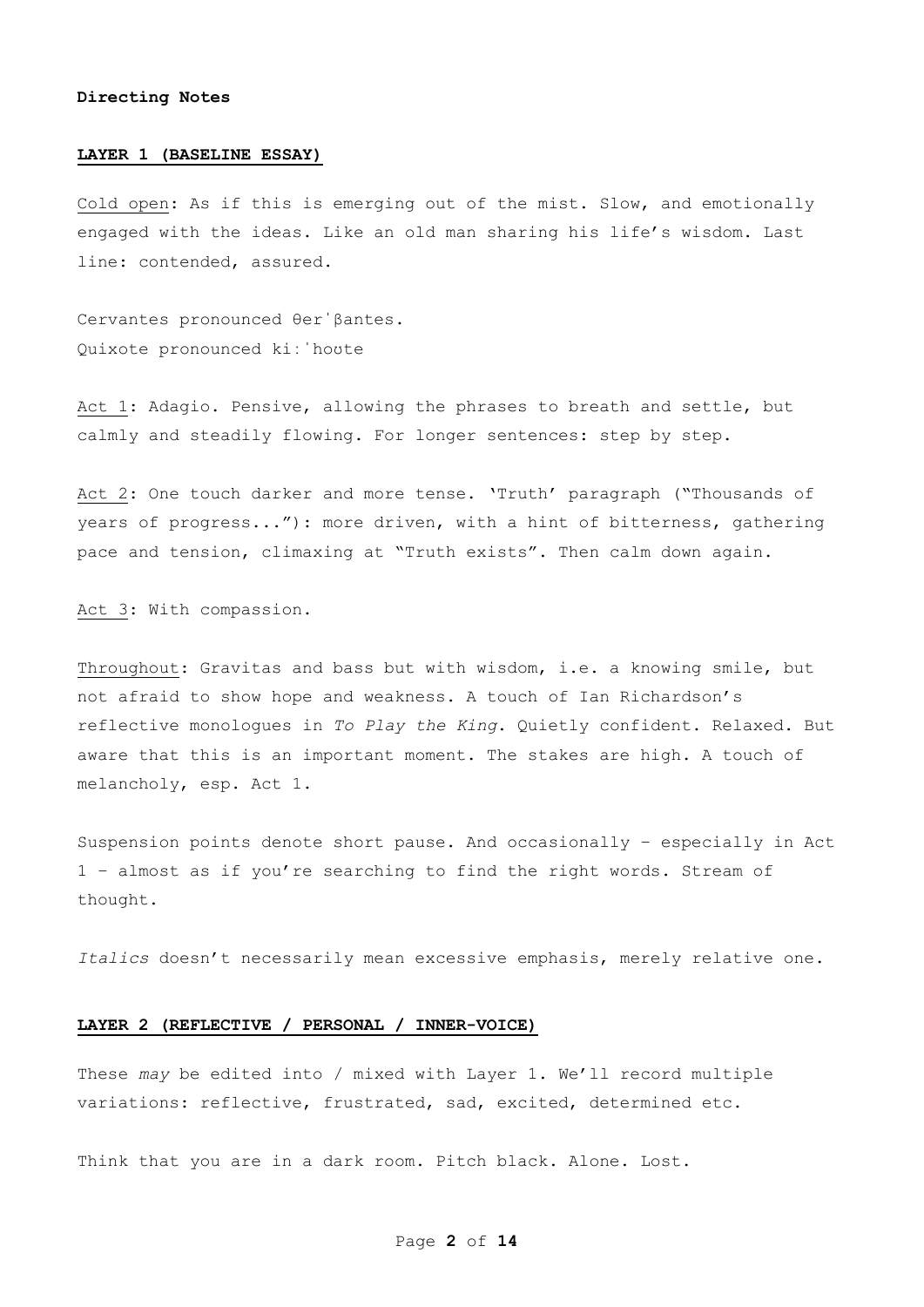<COLD OPEN>

Listen.

Look inside.

[whispering]

Listen.

Look up.

[pause]

Essence.

[long pause – entering parallel reality of narration]

"When I read Cervantes, his hero Don Quixote seemed to me a great saint and martyr, who had left amidst jeering and laughter to discover beyond our humble everyday life, the essence which hides behind appearances. What essence? I did not know at the time; I learned later.

"There is only one essence, always the same: As yet, man has found no other means to elevate himself – none, but the subduing of matter and the submission of the individual to an end which transcends the individual, even if that is an illusion.

"When the heart believes and loves, there is no illusion; there is only courage, trust and fruitful action" [Nikos Kazantzakis, Report to Greco].

<FADE TO BLACK>

<OPENING CREDITS>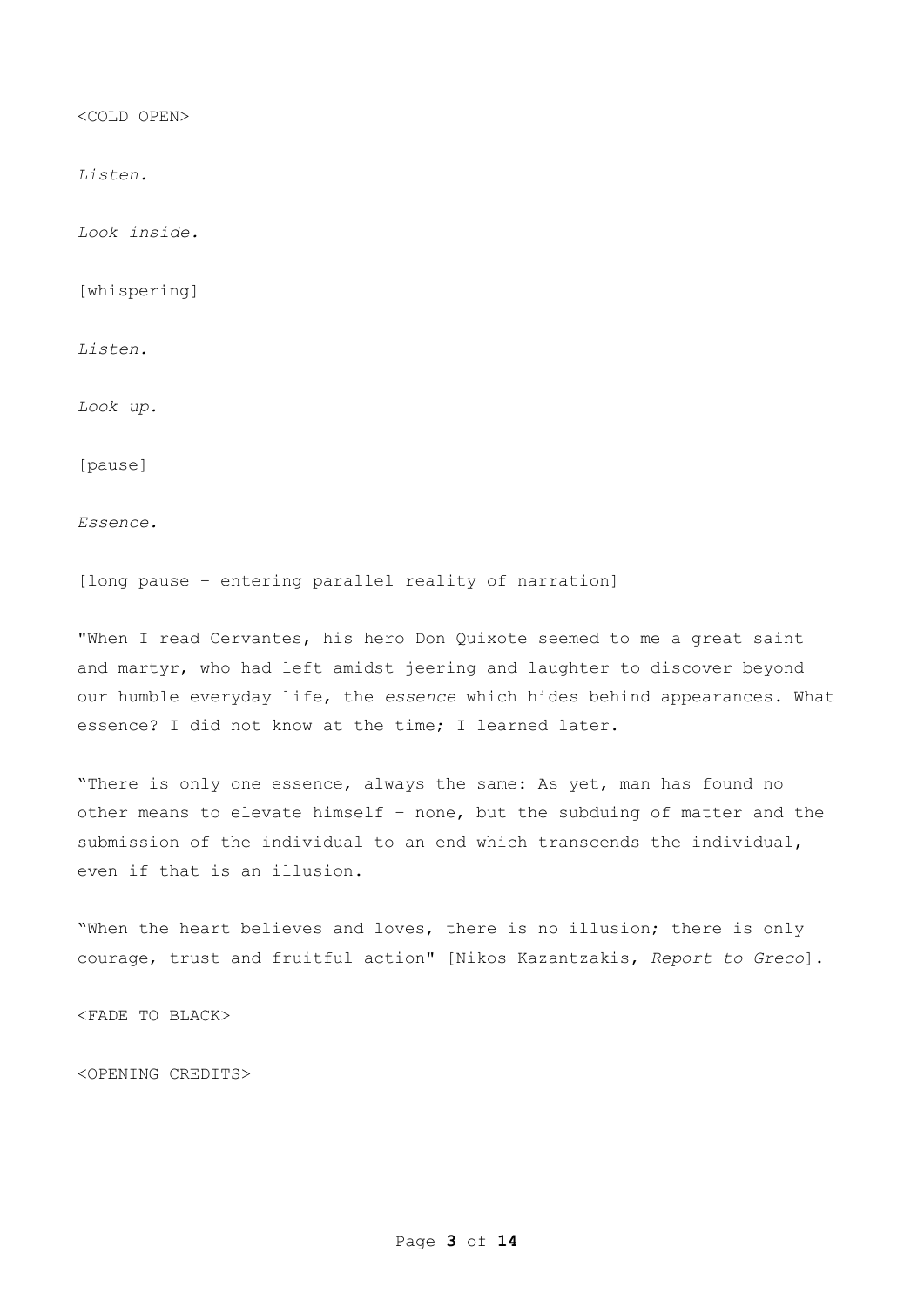<ACT 1: VISION>

When I look back, I realise that what motivated me as a young person was a combination of fiction... imagination... and idealism-

- Look up...

A pastiche of... made-up stories...

- Listen

characters... ideas... values. And yet... It worked. These imaginary worlds fulfilled their function. They acted as cultural fuel that carried me through.

Philosopher Alain de Botton wrote that "The art we love is frequently something we're drawn to because it compensates us for what we lack. It counterbalances us. When we're moved by a work of art it may be because it contains concentrated doses of qualities we need more of in our lives [...] The art a country or a person calls 'beautiful' gives you vital clues as to what's missing in them. It's in the power of art to help us be more rounded, more balanced and more sane." [Alain de Botton, 'What is art for?'].

### [pause]

As we grow up we tend to demystify things. People. Narratives. Ideals. Ideas. All this imagined stuff looms increasingly... futile, distant, less important, less serious. We value pragmatism – as we should. But pragmatism doesn't necessarily push you to work day and night on your project-

- Obsession...

It doesn't necessarily motivate you to sacrifice the instant for the future-

[more tensely]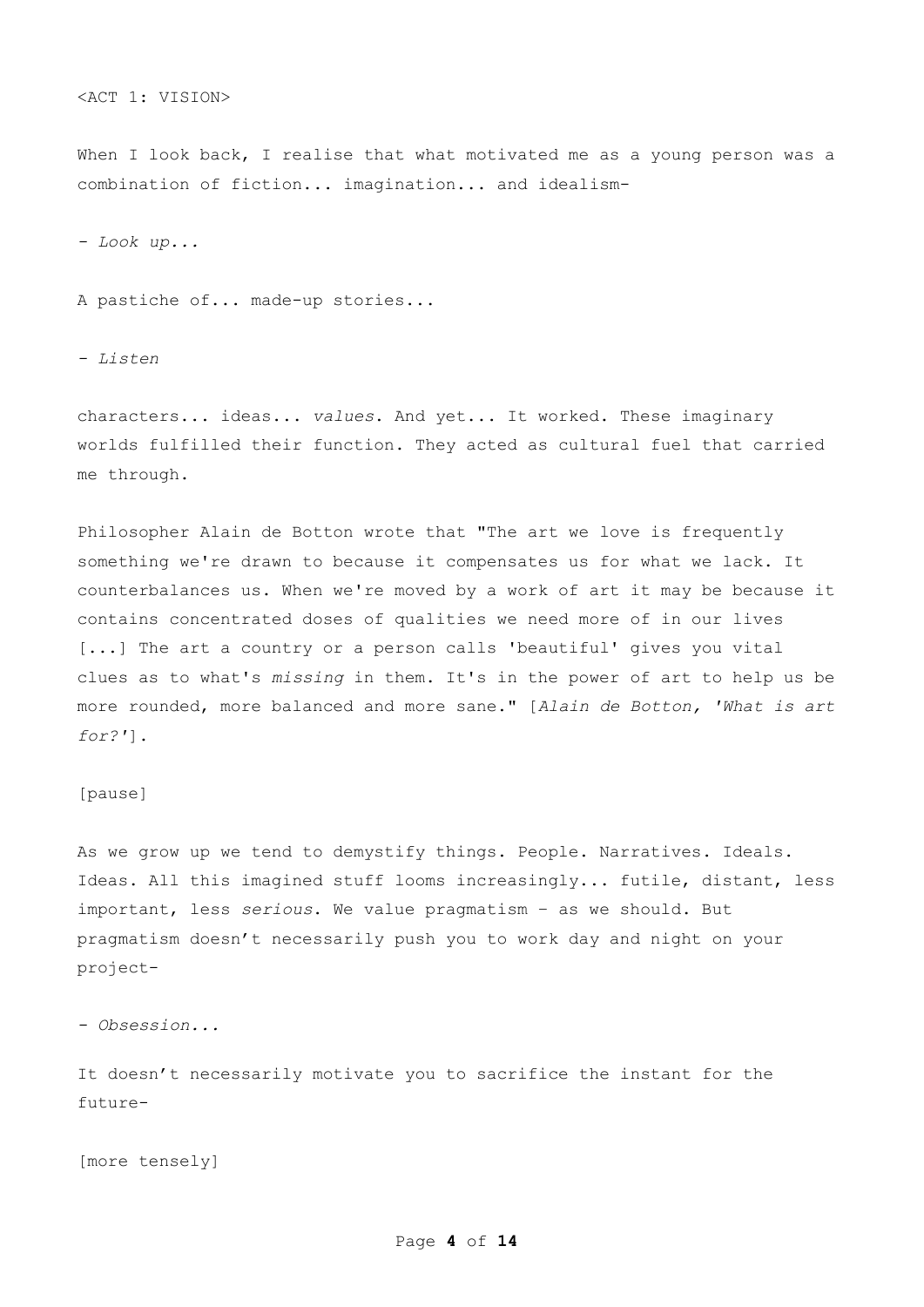```
- Obsession!
```
It is your imagination; your faith in things not seen

[very tensely]

- Obsession!

that gets you through.

[pause]

- Let go...

We tend to mock people who are passionate, and diligent, and driven, and optimistic-

- I can't do it...

People who are absorbed into their work. Geeks. Nerds-

- I won't make it...

A whiff of arrogance and self-importance-

- I am alone...

But I would take 'driven' and 'self-important' over 'apathetic' and 'careless' any day of the week...

[pause]

- Listen!

[short pause]

[whispering]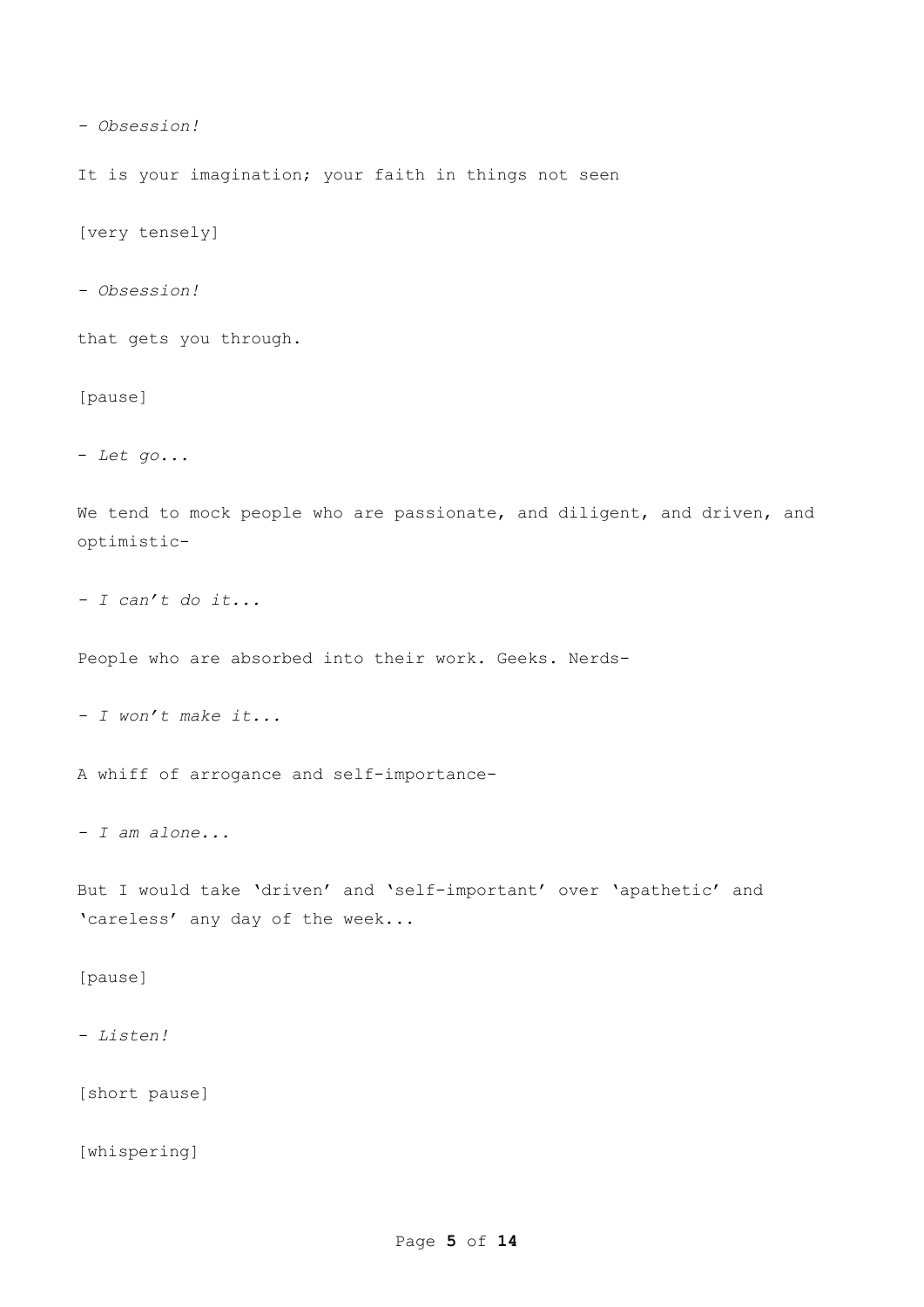- Listen...

Creating anything of consequence and meaning requires diligence. It requires pushing yourself to your intellectual limits; questioning boundaries; stretching the imagination; interrogating arguments;

- Struggle

questioning assumptions; seeking proof, even when proof cannot be obtained.

- Love

Maturity isn't about killing the imagination. Maturity is about liberating and taming it at the same time – even when deep down you know that the whole game is futile. Especially then.

- Failure

Whatever gives you strength - whatever helps you get through the day whatever takes you one step forward, is important; however superficial it may seem.

- I will make it...

We need ideals. We need beauty and hope. We need art, and myth, and storytelling, even when everything seems lost. Especially then... we need vision.

[long pause]

- Together... alone...

Everybody has the capacity of vision. If we haven't lost the gift of listening, of keeping the hidden corridors of our heart and mind open, of opening our eyes wide, then we get a perception of beauty, of truth, of the moral good. It is that inner voice that tells us unmistakeably what is good, what is beautiful, what is right, what actually matters.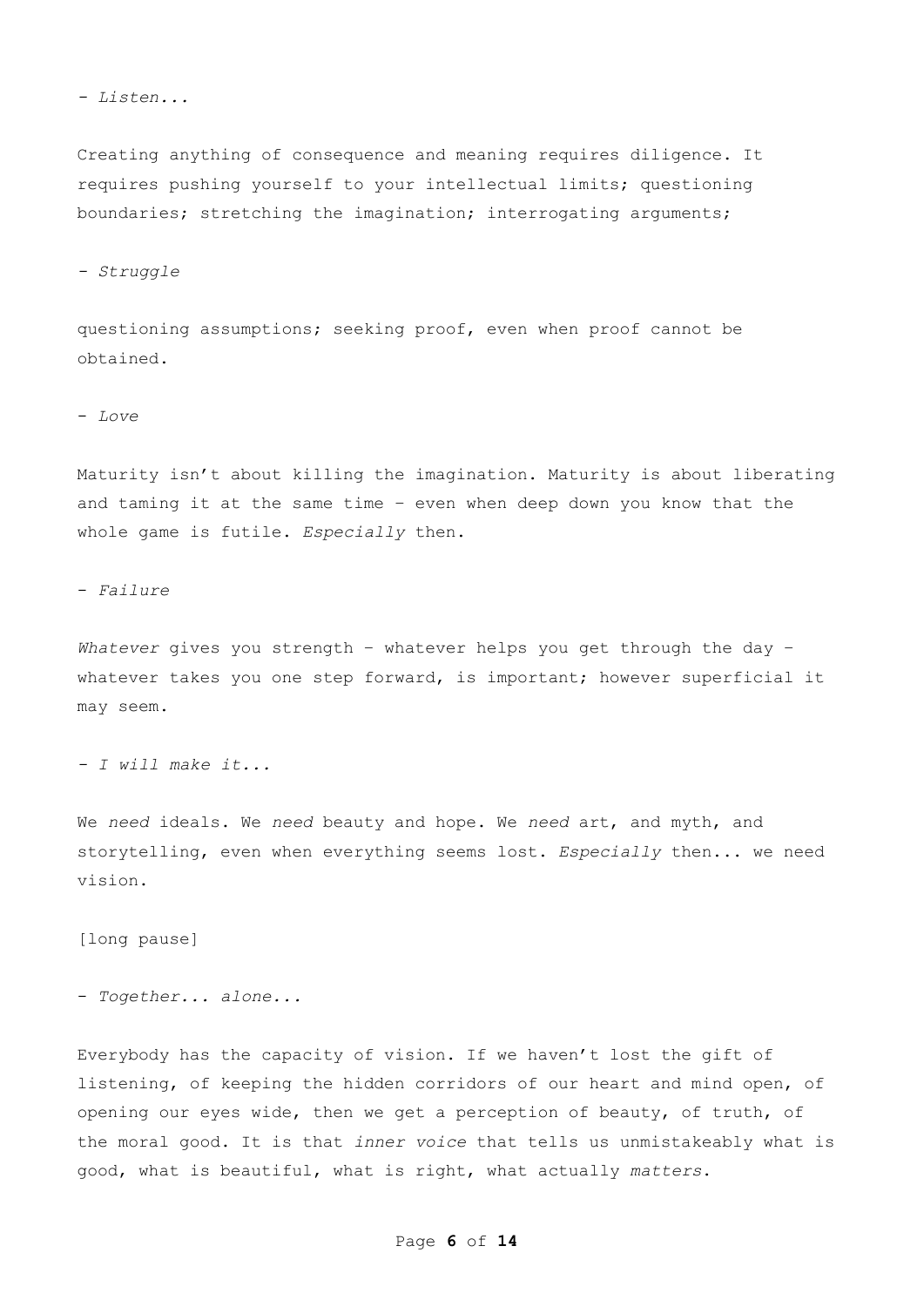In every decision we make, in every creative act, that "voice" tells us if the right note has been struck. If it has – and that happens only too rarely – then truth has been fulfilled.

And with it... goodness, harmony, beauty...

- This is who I am...

[short pause]

The vision, however, is rarely clear. Most of the time we see only through a mist. The goal is hardly recognizable; and this is often through our own fault: the "corridors" leading inward are filled with [indignantly] every day's litter. Noise. Distractions. Unimportant things. Laziness. Anger. Insecurity. Fear;

- I'm not good enough...

above all else, fear.

- Not... good enough.

[short pause]

The corridors of our soul eventually become impenetrable. We question our passions... our motivation... our drive. We forget what we are about... We get lost-

- It's over...

"If my mind could gain a firm footing, I would not make essays, I would make decisions; but it is always in apprenticeship and on trial" [Montaigne, *Essays*]

[beat]

- Let go.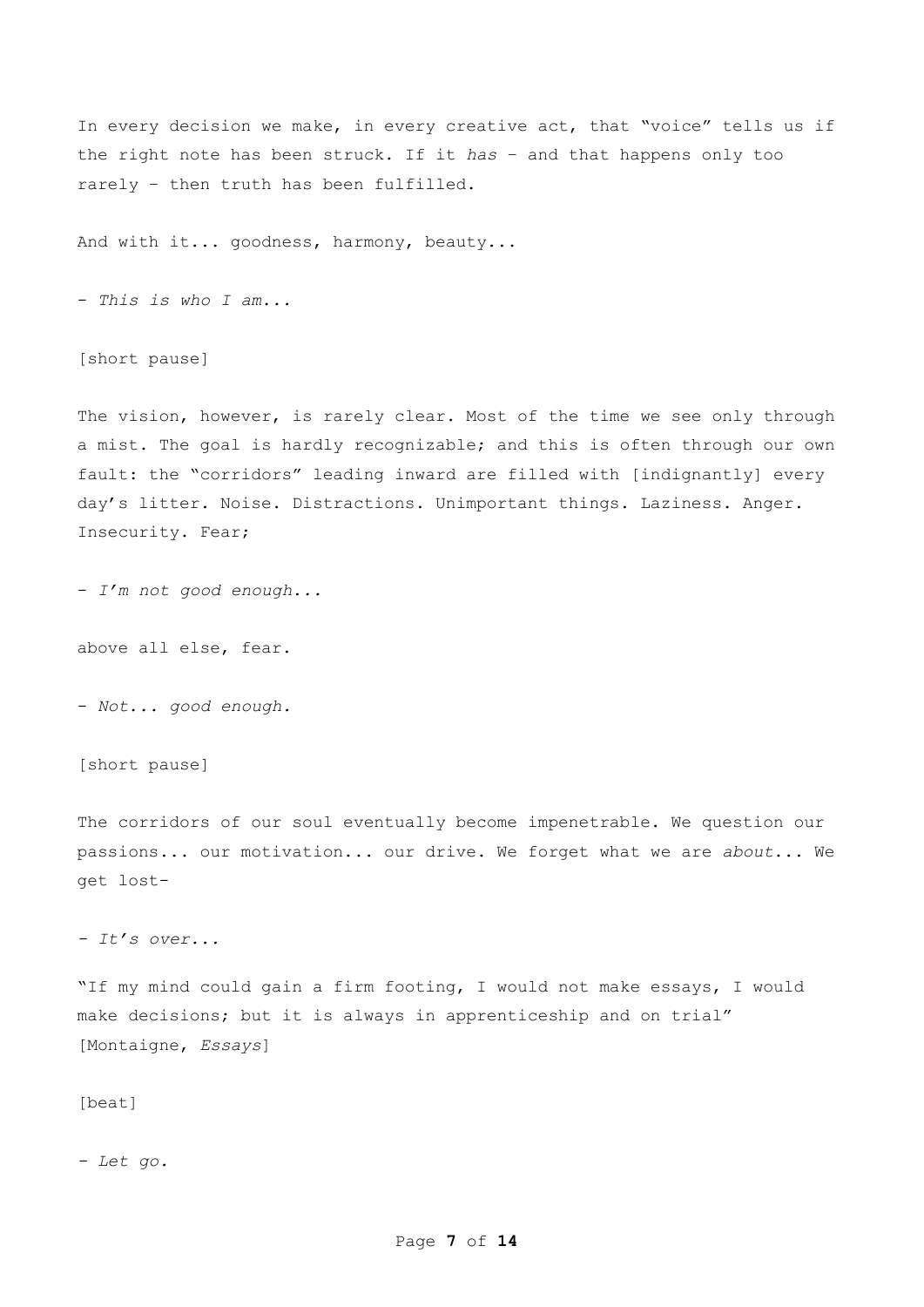### [beat]

- Listen

The greatest battles in life are the ones we fight with our own self. Every day is a struggle. Rejection... failure... loss... Making sense of it; making peace with it; learning from it. That's the single most important step to happiness. After all, genuine strength is nothing but exercised, metamorphosed weakness.

- I will make it

And then, suddenly- a bright moment. We can see the final vision in great clarity, as in a flash of light. At that point, everything falls into place without difficulty. We see the ideal, now... We can almost touch it. And we set out with "hammer and nails" to work our way through. But the sheer amount of work blurs the original vision.

Creating anything worthwhile requires painstaking hard work; physically and mentally draining; repeating tiny mundane tasks over and over... and over again-

- Obsession!

- Patience

- Again...

- Persistence

- Over and over... And over-

- Focus, focus, focus!
	- Again!
- And over...
	- AGAIN!

We work, and work, and more than once the original vision is all but... gone.

- Gone...

We may well forget what the meaning of all this is.

 <sup>-</sup> Again...

 <sup>-</sup> Again!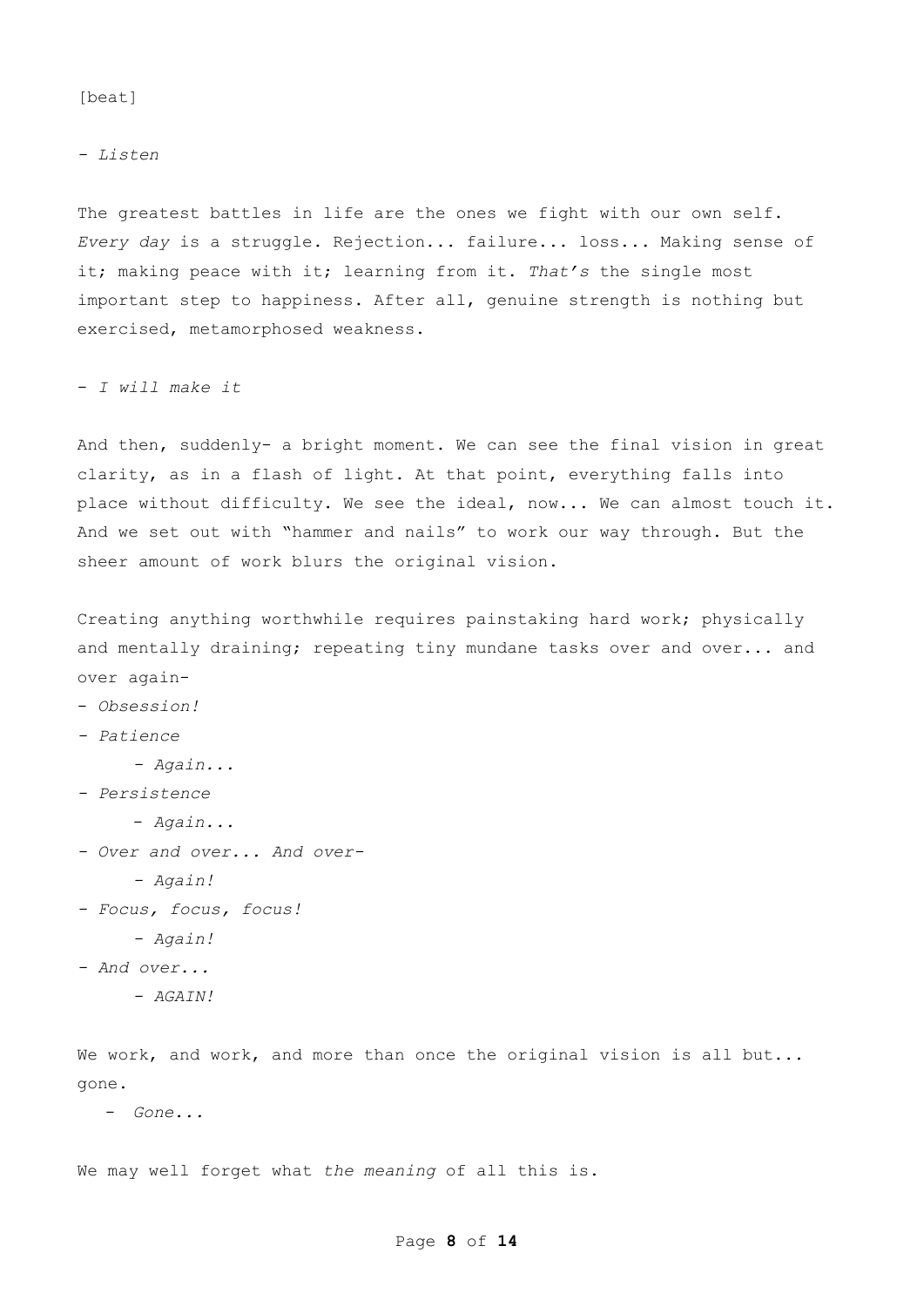- Gone...

That's because we forget to look up from time to time-

[whispering]

- Look up!

When you lose your way, look up to the guiding stars. And then... look deep inside.

<FADE TO BLACK>

<ACT 2: HARMONY OVER CHAOS>

Inside us there are the dark powers of the earth; the instincts with all their conflicting directions and ambitions – a chaos of emotions – often undetermined; even an urge for destruction. It is the triumph of human nature to be able, at least sometimes, to turn this chaos into harmony; to create harmony of this very chaotic material of our souls. This is the essence of the creative process: to create order, and meaning; a truly divine act. It is the spirit that should govern matter.

Harmony is always endangered by chaos; and focus is threatened by distractions. This is our human condition: we wouldn't feel the greatness of harmony if it were not constantly in danger of being... overrun. Of being destroyed.

It is a similar thing with true freedom: so fragile... always endangered by tyranny and anarchy. Freedom can exist only together with discipline and self-discipline. We must recognise the neighbour's right to the same amount of freedom we wish to enjoy ourselves. Harmony is balance. Harmony is measure. Métron ariston.

Creating anything – in art or in life – poses the same challenge: on the one side there is passion, the great emotion, the urge to express something, everything. On the other side, there is the vessel in which all this has to flow... The shape of a work: form, style, integrity. How do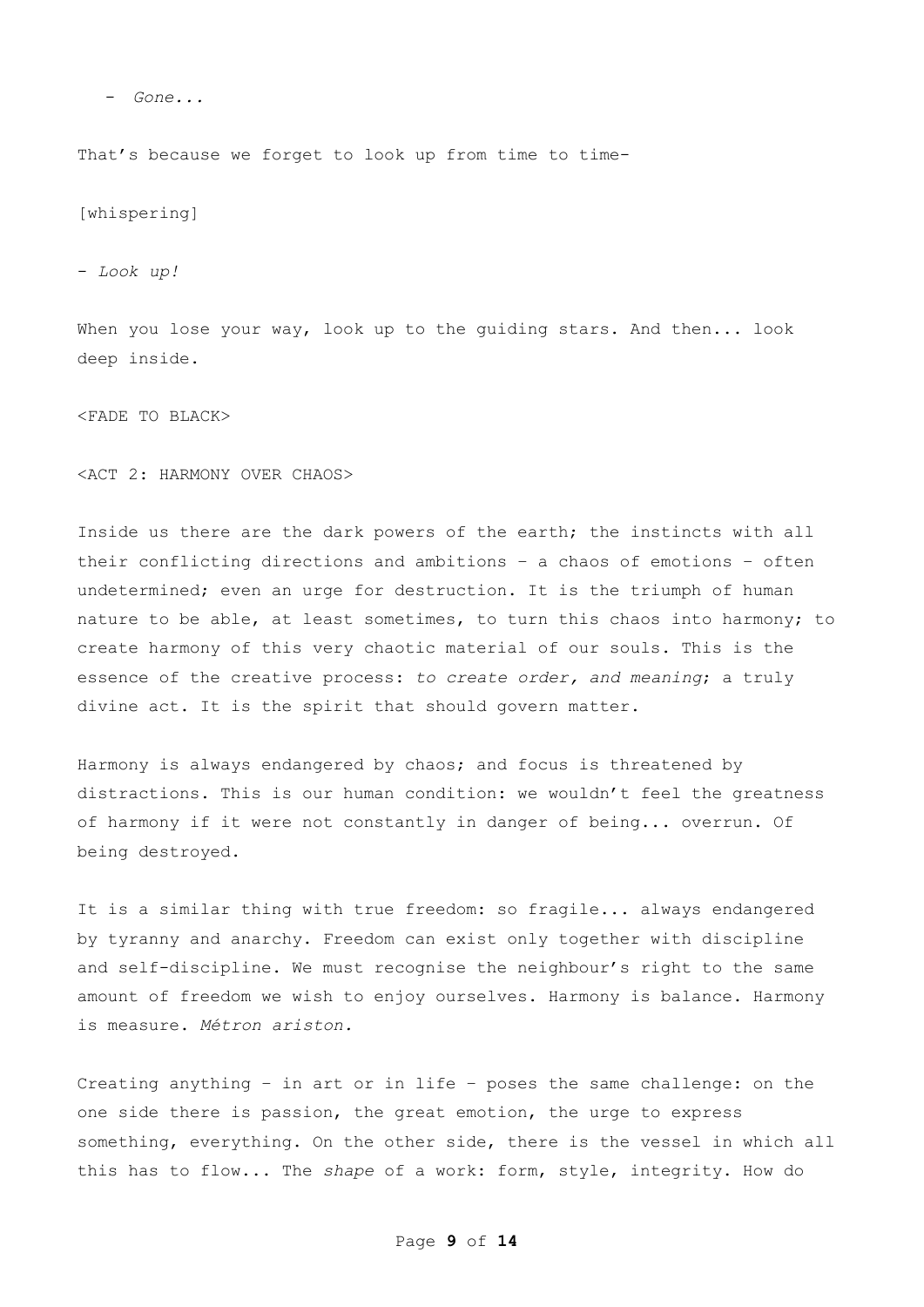you prevent conflicting ideas from damaging or destroying each other? How do you make them meet? How do you submit everything to a higher purpose? How do you make sense of it all? How do you put it in order? The aim is liberty, not anarchy.

Our perception of harmony may never be alike. Each of us is a solar system in their own right – with planets and moons... Each human being is unique. But we all obey the same cosmic law: harmony.

When we break that law, the result is chaos...

[short pause]

- Together... alone...

It is a triumph of humanity that, in a modest way, we can all create harmony; that we can all work towards elevating ourselves and our species.

[beat]

So much beauty...

[beat].

Thousands of years of progress. Of civilisation. Of thought. We have inherited a treasure, entrusted to us by previous generations: human knowledge. Millennia of experience – trial and error; pain and suffering; failure, success and redemption; violence and reconciliation; destruction and creation: all turned into... words... characters... shapes and figures... musical notes... images... artefacts... equations... observations... diaries... narratives... interviews... theories and experiments... studies... discoveries and inventions... systems and networks... cures... laws... norms... universal human rights...

[steadily building up tension]

We have a responsibility to protect and nurture this vast body of knowledge and safeguard the foundations upon which it was built. Logic.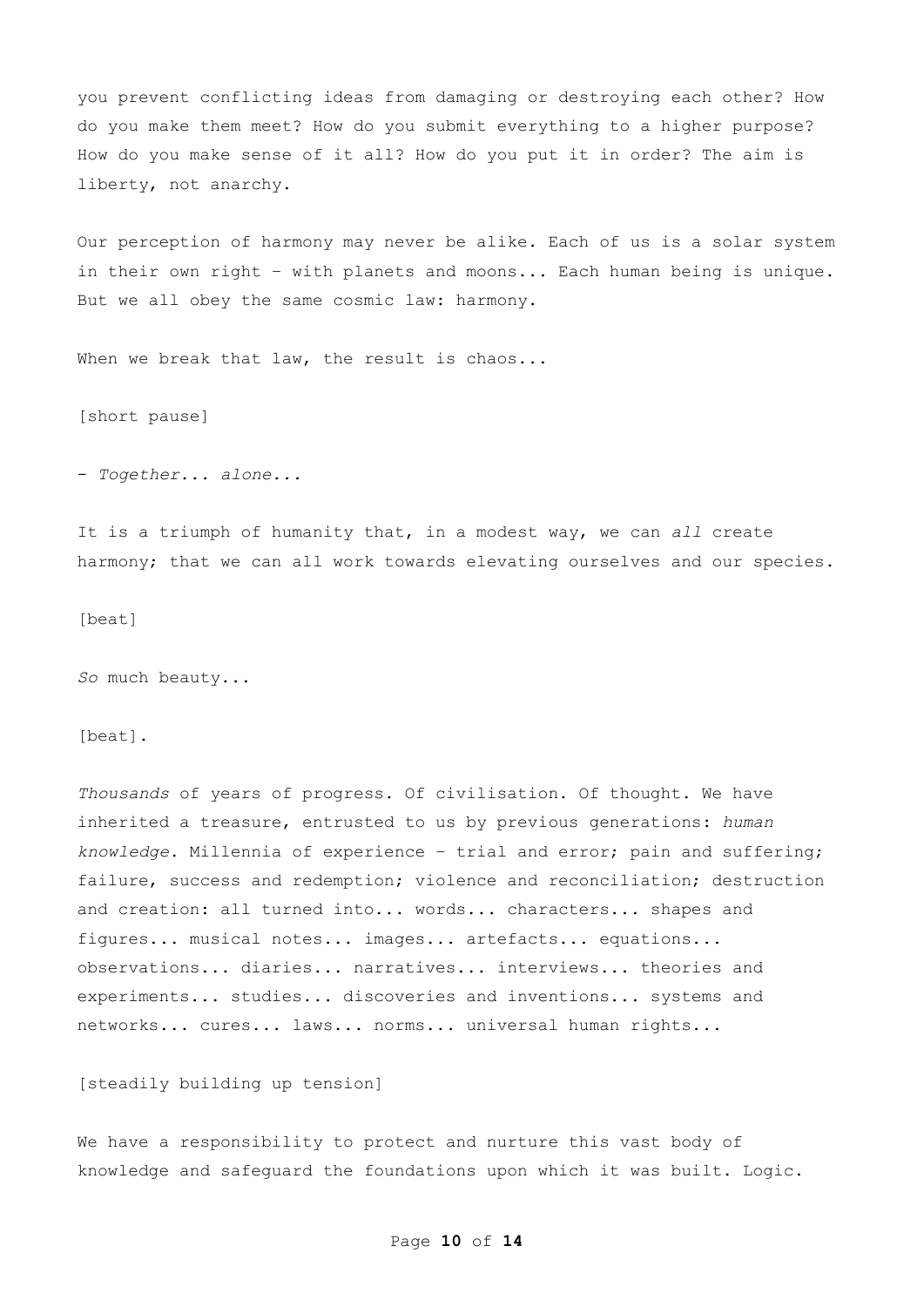Reason. Freedom of thought. Freedom of speech. Dialogue. Empathy. Experience. Expertise. Scholarship. Science.

[pause]

We are all unreliable narrators; and unreliable observers. But facts matter. [almost angry] Truth exists. Truth is real, and it is all around us.

Everything that is around us, everything that makes up our society  $$ buildings, and roads; schools and hospitals; libraries and museums; city halls and parliaments; laws and institutions; benefits and entitlements; opportunities and comforts; hierarchies and structures; rituals and habits; ways of doing things; ways of seeing things; even our dreams and aspirations; daily life: it's all been created by people before us... [echo] for us.

- For us...

It's all a... massive... theatre stage; a spectacle - a show, in which we have a part to play. We didn't ask to be in it! But we are in it all the same. [beat] And the show must go on...

And it is now our turn to become citizens. To assume responsibility individual and collective responsibility, for this universe. To make meaning of all this. To find our role; to listen; and in the process, to find our true self... To create harmony over chaos.

- This is who I am...

<FADE TO BLACK>

<ACT 3: HUMAN PROPERTIES>

Our ultimate value as creators, as human beings, is decided not by what we have; not by our possessing whatever knowledge [alternatively: not by whatever knowledge we possess] - but by what we  $are$ . Think about the people you most admire and respect – the people that inspire you. Your teacher, your mentor, your friend, your grandmother, your hero... It is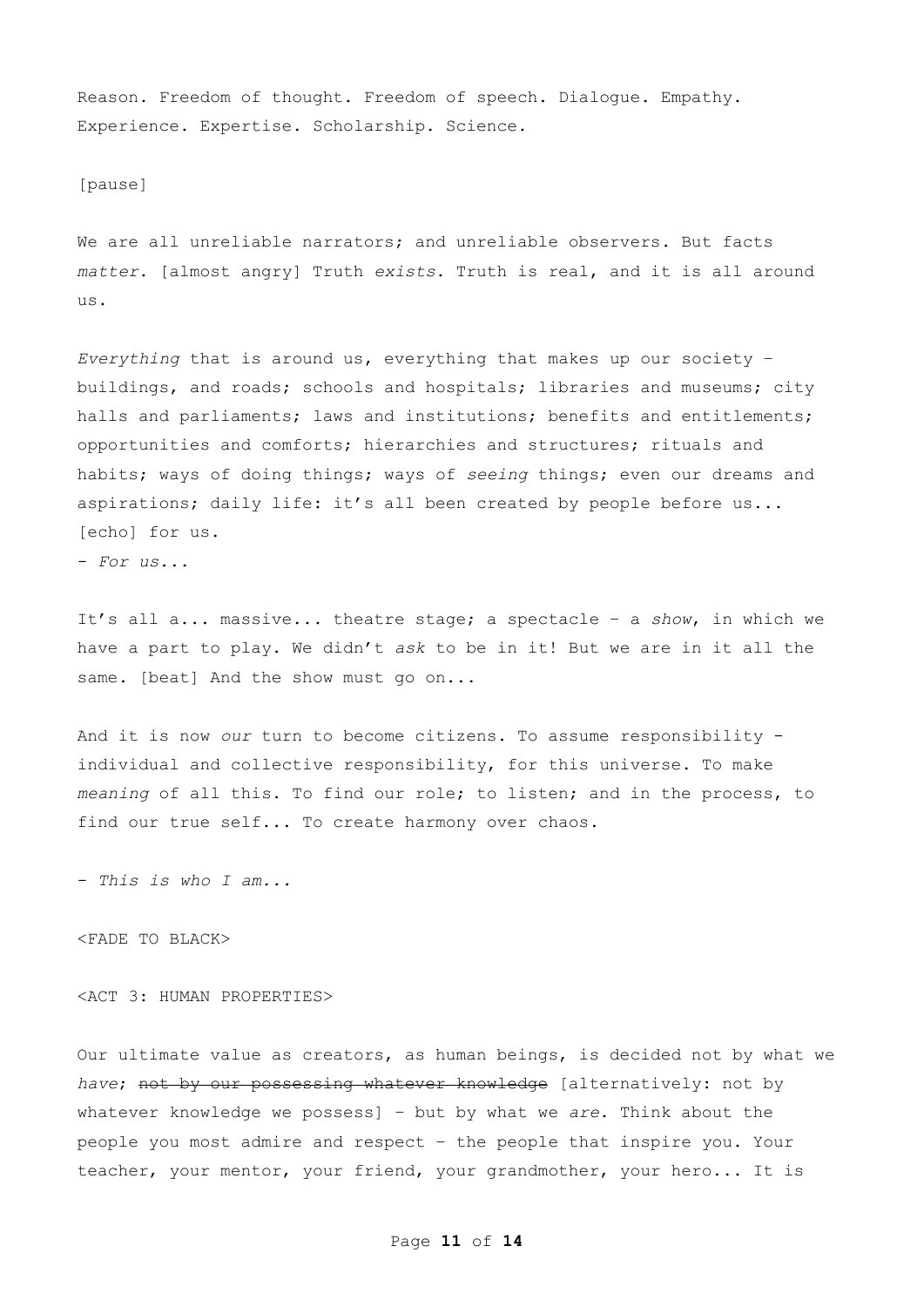not their possessions or their social status or their qualifications that give them value. It is not their material properties that matter the most – it is their human properties, their essence-

[whispering]

- Essence...

Their way of filtering experience into wisdom. Their very being which acts as a sponge: they absorb the pain and provide comfort; they see solutions where others see problems; they insist and persist; they treat adversity with dignity and patience; they overcome grief, to remember, to celebrate and to be grateful; they understand and guide; they empathise and encourage; they smile; they listen-

- Listen

 - Hope - Listen - Listen - Listen - Hope - Love - Faith - Love - Listen!

[pause]

If we want to become like our heroes, if we want to reach out, the real material we have to shape, is... our own self. To look inwards. Reflect. Observe. Try to get better. No one owes us their attention, their care. That, we have to fight for, and earn. Every day. The moment you find your voice  $-$  the moment you have true power  $-$  is when someone is listening to you. Not pretending to be listening; actually listening. Giving you the space-

- Together…

to exist.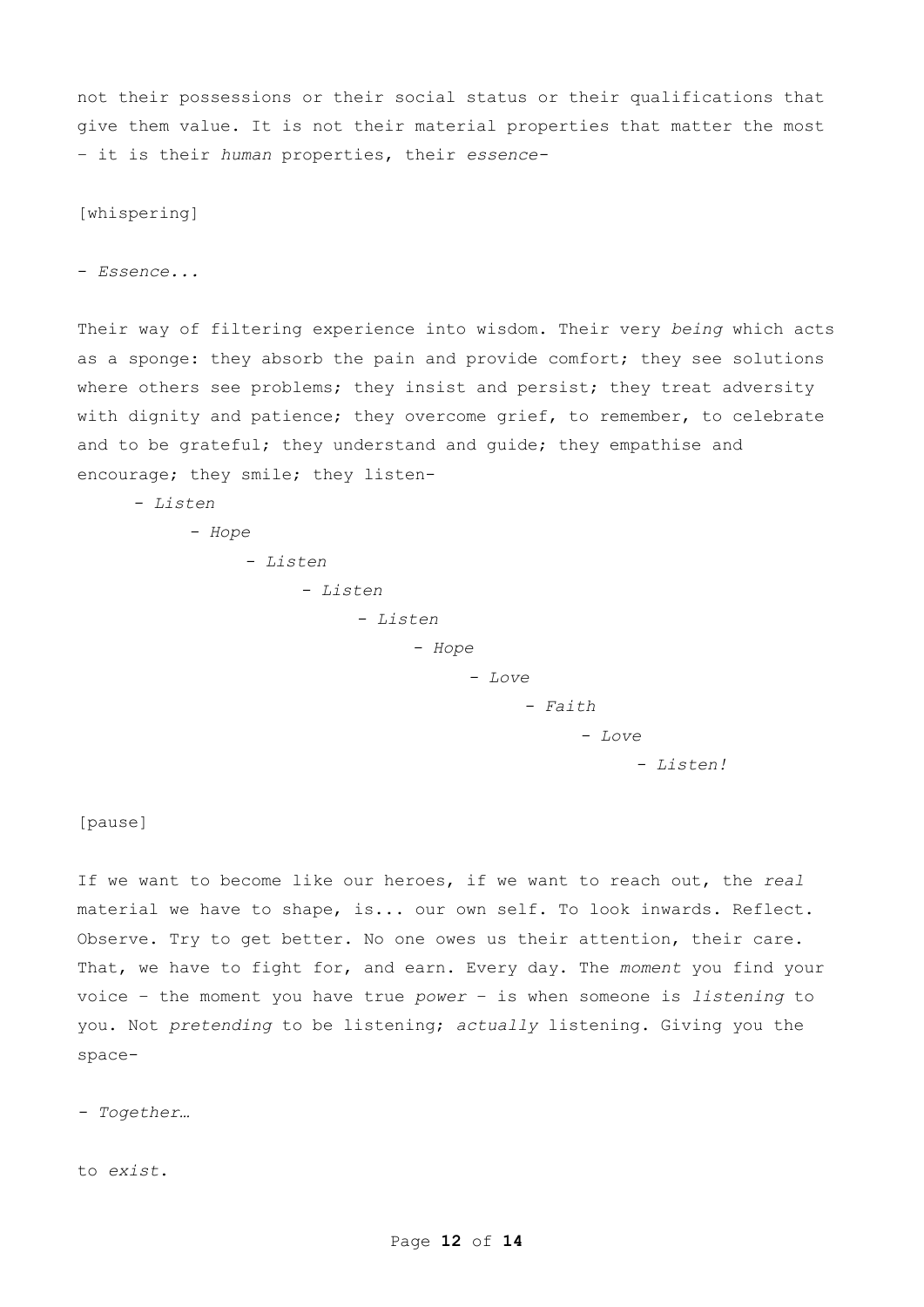- Alone...

Expressing genuine curiosity about your thoughts and feelings. It is at that point that we experience true communion. We finally open up; expose our vulnerability... our weakness... our humanity. And we start to look around. And we realise...

We are not alone [concurrently]  $- I$  am not alone!

[short pause]

Virginia Woolf wrote: "As we face each other in omnibuses and underground railways, we are looking into the mirror; that accounts for the vaqueness, the gleam of glassiness, in our eyes" [The Mark on the Wall].

I look at all these people around me – strangers in the metro, going to work; going home; looking down; looking tired; looking lost; avoiding each other's gaze; sharing a space; every face a thousand stories. And for one long, precious moment, I feel this pure, unconditional, overwhelming love for each and every one of them. [short pause] For each and every one of us.

[pause]

Be generous. Listen to the stories of others. Listen carefully. And you'll find that they are, really, your stories. [short pause] You have the power to give others the space to exist. And you can then exist... through others. Creativity. Art. Communication. Influence. Progress. These are moral questions. Morality is not about being perfect; or faultless; or always doing what you're told to do. Morality is about accepting your share of responsibility; doing your bit; watching out for each other; managing to love this imperfect human nature; these poor little creatures in a corner of the universe, waking up day after day, making an effort...

- So much beauty...

Our essence.